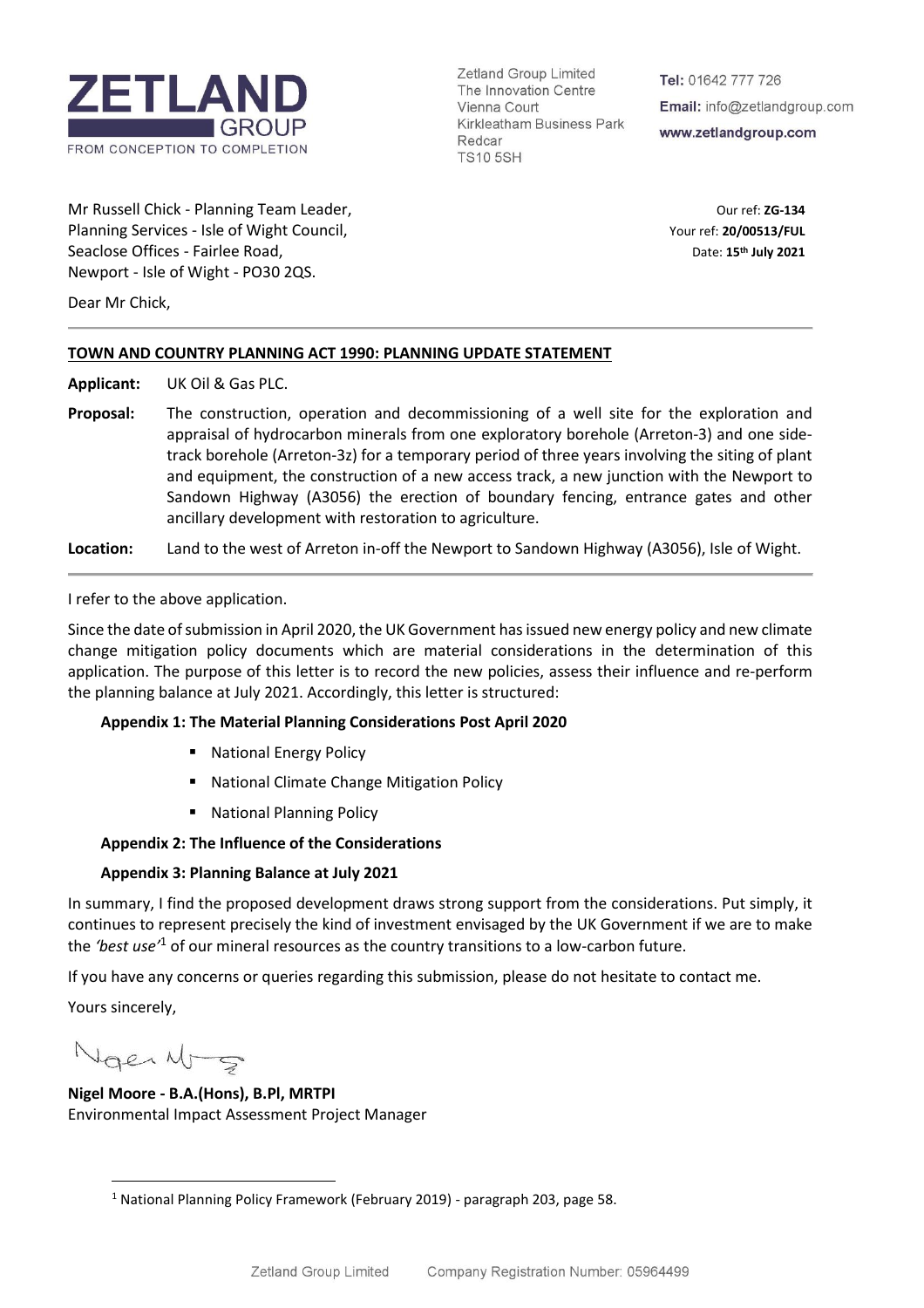

**Applicant:** UK Oil & Gas PLC.

**Proposal:** Temporary consent for hydrocarbon exploration and appraisal.

**Location:** Land to the west of Arreton in-off the Newport to Sandown Highway (A3056), Isle of Wight.

# **APPENDIX 1: THE MATERIAL PLANNING CONSIDERATIONS POST APRIL 2020**

### **National Energy Policy**

- 1.1. The Energy White Paper: Powering our Net Zero Future (2020), represents the freshest Government thinking on energy and climate change mitigation policy, plotting the transition to clean energy by 2050 while retaining the *'essential reliability, resilience and affordability of our energy, as the bedrock of a modern, productive economy'.*<sup>2</sup> The material considerations are:
	- The UK's oil and gas industry has a *'critical role'* in maintaining energy security<sup>3,4</sup>; the sector will *'evolve'* and secure future supplies while promoting low-carbon options;<sup>5</sup> gas has a *'key role'* to play in de-carbonising our electricity system<sup>6</sup> by providing the essential back-up of *'gas-fired generation with CCUS<sup>7</sup> '* to compliment more renewable energy.<sup>8</sup>
	- Hydrogen needs to be produced at scale by mid-2020; '*methane reformation with CCUS will be the most cost-effective production method'*<sup>9</sup> consistent with the **Prime Minister's Ten Point Plan for a Green Industrial Revolution**, which relies upon Britain's ability to produce *'lowcarbon hydrogen'* de-carbonising our economy.
	- The sector *'is a major contributor to our economy'*;<sup>10,11</sup> a source of high-quality jobs (147,000 in 2018) within supply chain clusters in the South East of England<sup>12</sup>. Moving forward, the Government will ensure the licensing of UK exploration *'continues to be compatible with our climate change ambitions'*<sup>13</sup> .
- 1.2. There can be no doubt about the seriousness with which the UK Government is tackling the twin challenges of energy security and climate change mitigation. These are matters of national and global importance. Despite the fact that neither national planning policy or guidance have yet been amended to manage the transition to a low-carbon future I attribute significant weight to the direction of travel set within the **White Paper** and the **Ten Point Plan**. They are clear; the UK will

<sup>2</sup> Energy White Paper, Powering our net zero future, December 2020: HM Government (BEIS), page 10.

<sup>&</sup>lt;sup>3</sup> Energy White Paper, Powering our net zero future, December 2020: HM Government (BEIS), page 134.

<sup>4</sup> HM Government (BEIS), Digest of UK Energy Statistics 2020, page 4 & 6 .In 2019, 75.1% of the primary energy consumed in the UK was oil and gas; 40.6% of our electricity was generated by gas which was the largest source (renewable generation accounting for 37.1% and nuclear 17.3%).

<sup>5</sup> Energy White Paper, Powering our net zero future, December 2020: HM Government (BEIS), page 84.

<sup>6</sup> Energy White Paper, Powering our net zero future, December 2020: HM Government (BEIS), page 47.

 $<sup>7</sup>$  Carbon capture, use and storage (CCUS).</sup>

<sup>8</sup> Energy White Paper, Powering our net zero future, December 2020: HM Government (BEIS), page 47.

<sup>&</sup>lt;sup>9</sup> Business Models for Carbon Capture, Usage and Storage: A consultation seeking views on potential business models for carbon capture, usage and storage (BEIS) (July 2019) page 46.

<sup>&</sup>lt;sup>10</sup> Energy White Paper, Powering our net zero future, December 2020: HM Government (BEIS), page 134.

<sup>&</sup>lt;sup>11</sup> HM Government (BEIS), Digest of UK Energy Statistics 2020, pages 5, 6 & 7. Energy industries account for 2.5% of the UK's gross domestic production (29% from oil and gas), 6% of industrial employment (177,000 jobs) and £19.2billion investment (30% in oil and gas and 11% in gas alone).

<sup>&</sup>lt;sup>12</sup> Energy White Paper, Powering our net zero future, December 2020: HM Government (BEIS), page 135.

<sup>&</sup>lt;sup>13</sup> Energy White Paper, Powering our net zero future, December 2020: HM Government (BEIS), page 132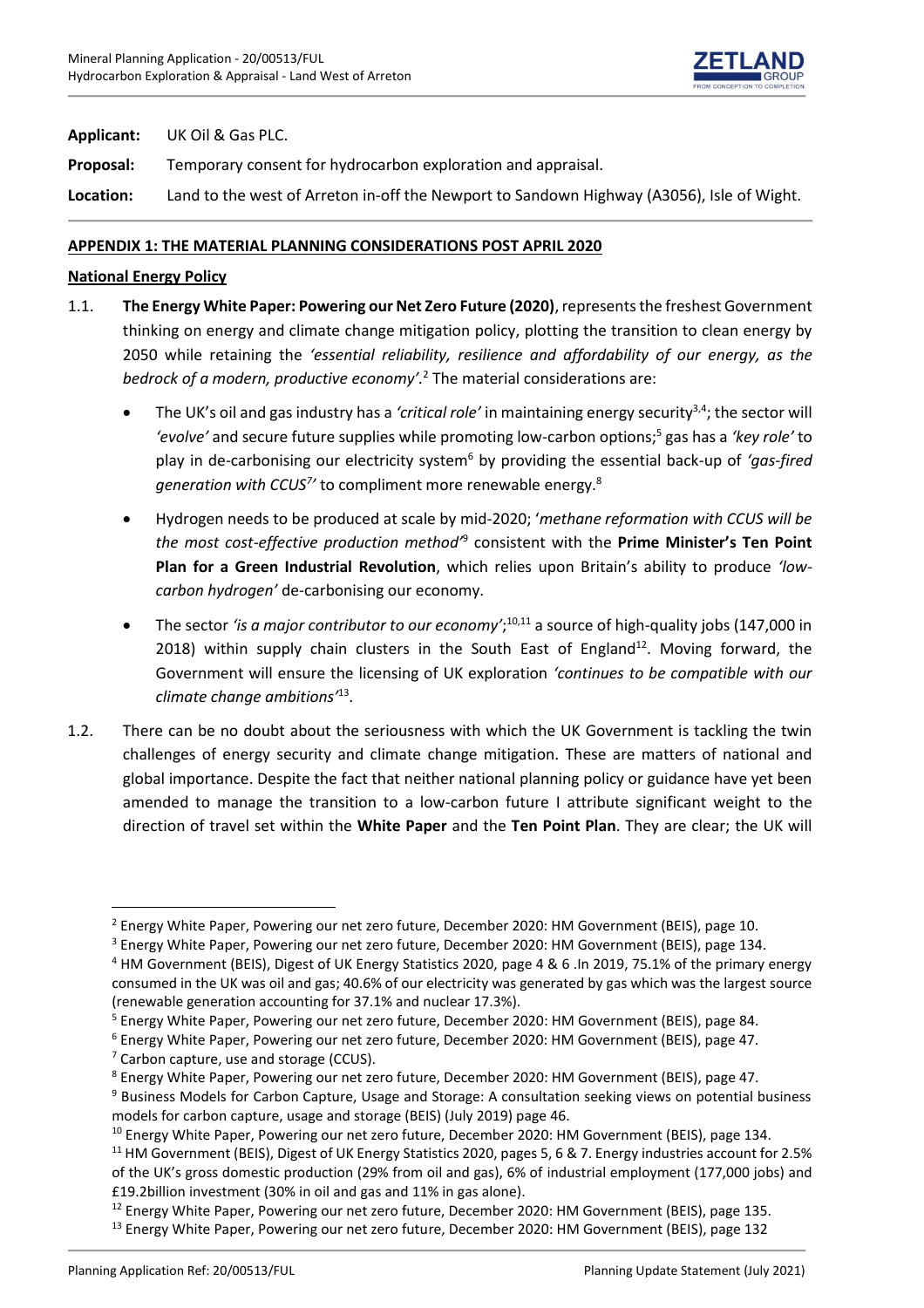

continue to rely on gas for *'decades to come'*<sup>14</sup> and that domestic oil and gas will *'play an important part in the energy transition'*<sup>15</sup> *.* 

- 1.3. The **White Paper** is consistent with the **Ministerial Statement** to Parliament, 4th November 2019, in which the Secretary of State for Business, Energy and Industrial Strategy, said *'The Government continues to recognise the importance of natural gas as a source of secure and affordable energy as we aim to reach net zero emissions by 2050'*. Given the UK will consume almost 70% of the gas we do today in 2050<sup>16</sup> for hydrogen production it is *'critical that the UK continues to have good access to natural gas from both domestic and international markets'*. 17
- 1.4. I find security of supply to be key if the UK is to achieve its climate change ambitions while maintaining UK economic growth and prosperity. The proposed development is consistent with a policy for maximum recovery (while it is cost-effective to do  $so^{18}$ ) and has the potential to help in making the UK economy more resilient in the face of a wide range of import-dependent supply risks; these are national benefits of to which I attribute significant weight.

#### **National Climate Change Mitigation Policy**

- 1.5. **The Climate Change Act 2008 (2050 Target Amendment) Order (2019)**, introduced the *'Net-Zero'* target informed by the findings of the UK Committee on Climate Change (CCC)<sup>19</sup> reported within **Net Zero, The UK's Contribution to Stopping Global Warming (May 2019)**. The CCC's **Sixth Carbon Budget (the 'Budget') - The UK's path to Net Zero (December 2020)** represents the freshest thinking on climate change policy. It provides a *'Balanced Net-Zero Pathway'* for a 78% reduction of carbon emission (below 1990 levels) by 2035<sup>20</sup> consistent with the highest ambitions of the Paris Agreement<sup>'21</sup>. The material considerations are:
	- The demand for electricity in 2035 is set to increase by  $50\%^{22}$  calling for new low-carbon generation<sup>23</sup> which will be met largely by renewables but also with flexible gas CCUS and hydrogen *'to ensure security of supply'*.
	- Reductions in gas consumption are offset by the demand for gas to produce hydrogen<sup>24</sup> which needs to become a commercial reality;<sup>25</sup> the CCC consider production by:
		- *'Green hydrogen only'*: produced using zero-carbon electrolysis alone which would substantially limit hydrogen's potential contribution to achieving Net Zero; or by a
		- *'Blue hydrogen bridge'*: from the scalable production of hydrogen using CCUS.<sup>26</sup>

<sup>18</sup> Annual Energy Statement 2014: DECC, paragraph 45, pages 19.

<sup>&</sup>lt;sup>14</sup> Energy White Paper, Powering our net zero future, December 2020: HM Government (BEIS), page 135.

<sup>&</sup>lt;sup>15</sup> Energy White Paper, Powering our net zero future, December 2020: HM Government (BEIS), page 135.

<sup>&</sup>lt;sup>16</sup> HM Government (BEIS), Updated Energy and Emissions Projections 2019 (January 2018), Figure 4.2: Primary energy demand by fuel (Mtoe), page 26, derived from the web based supporting evidence. Primary energy demand in 2021 will be 187Mtoe of which 74% will be met by oil and gas. In 2040, demand will be 183Mtoe of which 68% will be met by oil and gas.

<sup>&</sup>lt;sup>17</sup> Statement to the House of Commons (UNI: HCWS68). Statement to the House of Lords (UIN: HLWS68).

<sup>&</sup>lt;sup>19</sup> A public body sponsored by the Department for Business, Energy & Industrial Strategy that advises the government on emissions targets and progress made in reducing greenhouse gasses.

 $20$  The 6<sup>th</sup> Carbon Budget and Net Zero, Committee on Climate Change (Dec 2020), page 38.

 $21$  The 6<sup>th</sup> Carbon Budget and Net Zero, Committee on Climate Change (Dec 2020), page 49.

<sup>&</sup>lt;sup>22</sup> Policies for the 6<sup>th</sup> Carbon Budget and Net Zero, Committee on Climate Change (Dec 2020), page 118

<sup>&</sup>lt;sup>23</sup> Policies for the  $6<sup>th</sup>$  Carbon Budget and Net Zero, Committee on Climate Change (Dec 2020), page 120.

<sup>&</sup>lt;sup>24</sup> Net Zero, The UK's Contribution to Stopping Global Warming, CCC (May 2019), page 252.

<sup>&</sup>lt;sup>25</sup> Policies for the 6<sup>th</sup> Carbon Budget and Net Zero, Committee on Climate Change (Dec 2020), page 137.

<sup>&</sup>lt;sup>26</sup> Policies for the 6<sup>th</sup> Carbon Budget and Net Zero, Committee on Climate Change (Dec 2020), page 140.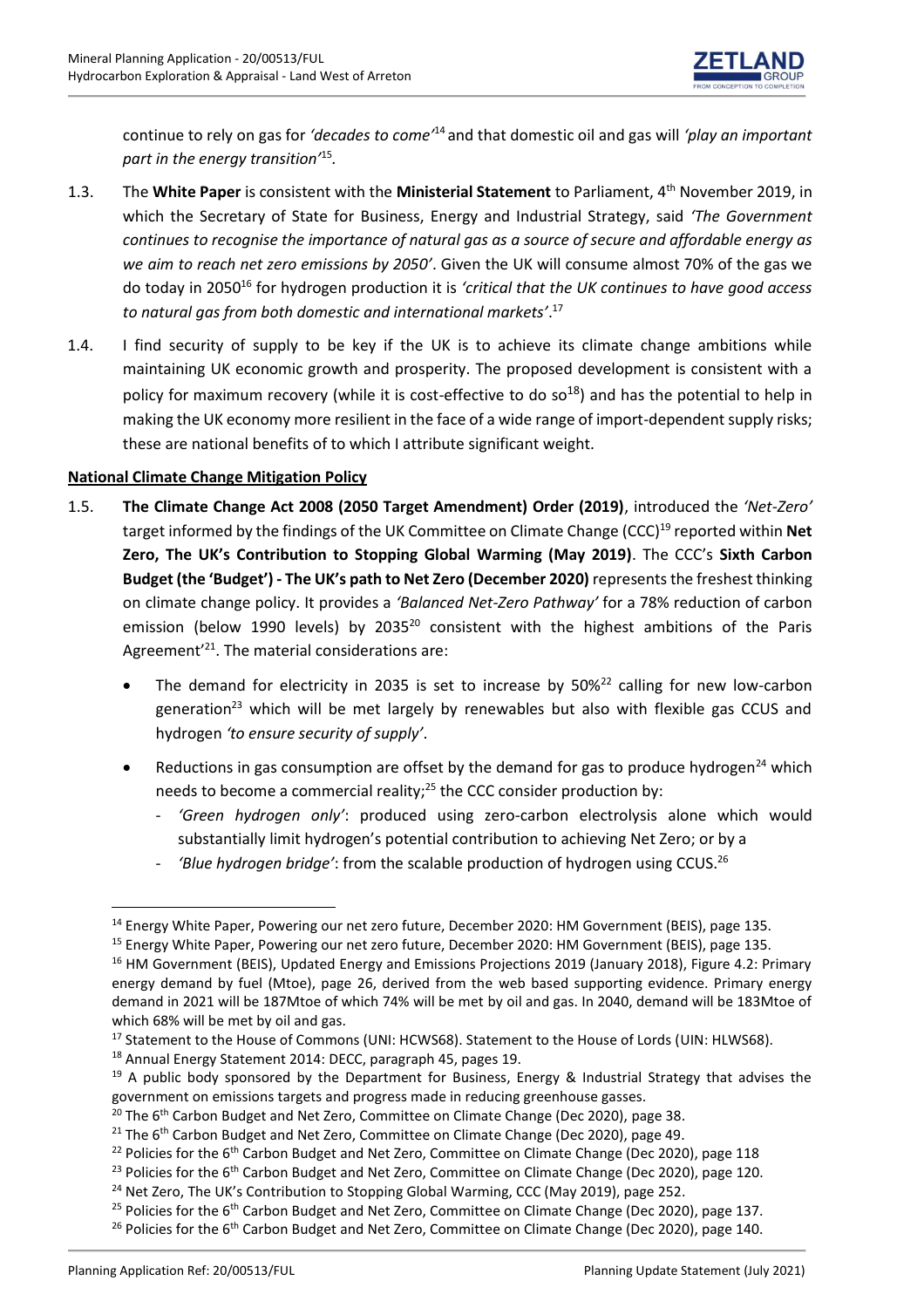

The CCC advocate the *'blue hydrogen bridge'*<sup>27</sup> to reduce emissions quickly, develop the role for hydrogen across the economy and reduce the risks of not achieving Net-Zero. <sup>28</sup>

- 1.6. The Government has confirmed the Budget is to be enshrined in law<sup>29</sup> and I therefore attribute significant weight to the challenges and rewards of adopting the *'Balanced Net-Zero Pathway'*. Applying the emerging policy, I find the following considerations to be of particular relevance:
	- **The need for urgent action:** achieving the reductions will require extensive change across the economy with infrastructure decisions implemented quickly on an unprecedented scale.<sup>30</sup> Put simply, delivery must now progress *'with far greater urgency'.*<sup>31</sup> If approved, the proposed development would become operational without delay and could sustainably supply the UK with the gas its needs on a timeframe to meet the 2035 target and Net Zero by 2050. The potential contribution to achieving these nationally important targets is a benefit I attribute significant weight.
	- **Tried and tested technology:** the budget relies on technologies which *'currently have very low levels of technology readiness, very high costs, or significant barriers to public acceptability... it is very unlikely they would all become available'.*<sup>32</sup> In contrast, the proposed development is proven and has been acceptably accommodated in many locations across the UK. The predictability, certainty and security of conventional exploration in this period of delivery risk is a national benefit I attribute significant weight.
	- **Carbon intensive imports:** following the publication of the Budget the CCC advised the Government that declining North Sea production and reduced imports from Norway mean the UK will require additional gas supplies *'until 2045 and potentially beyond 2050'*. <sup>33</sup> This demand could be met by UK onshore gas or imported liquefied natural gas (LNG).<sup>34</sup> CCC estimates indicate the greenhouse gas (GHG) emissions from LNG are likely to be higher and *'could be much higher*<sup>35</sup> resulting in additional GHG emissions of up to 6.7-11.5 MtCO<sub>2</sub>e in 2035 compared to UK onshore domestic gas. Domestic gas production would therefore offer substantial emission savings over LNG imports.

The CCC's **2021 Report to Parliament: Progress in reducing emission**, reiterates the likely need for additional gas supply and/or imports of LNG but states *'it will be important to consider the upstream emissions from oil and gas production in the UK against those of imports in order to*  limit the impact on global GHG emissions<sup>336</sup>. Consistent with this advice I have taken account of the comparative emissions and I find the carbon saving derived from UK onshore gas to be a benefit to which I attribute significant weight.

• **Financially expensive imports:** the CCC's *'Balanced Net-zero Pathway'* calculates a shortfall of 913 billion cubic metres between UK gas demand and supply in 2050. Using the valuation of

<sup>&</sup>lt;sup>27</sup> Policies for the 6<sup>th</sup> Carbon Budget and Net Zero, Committee on Climate Change (Dec 2020), page 140.

<sup>&</sup>lt;sup>28</sup> The  $6<sup>th</sup>$  Carbon Budget and Net Zero, Committee on Climate Change (Dec 2020), page 152.

<sup>&</sup>lt;sup>29</sup> HM Government press release 20<sup>th</sup> April 2021.

<sup>&</sup>lt;sup>30</sup> Net Zero, The UK's Contribution to Stopping Global Warming, CCC (May 2019), page 21.

<sup>&</sup>lt;sup>31</sup> Net Zero, The UK's Contribution to Stopping Global Warming, CCC (May 2019), page 11.

 $32$  Net Zero, The UK's Contribution to Stopping Global Warming, CCC (May 2019), page 141.

<sup>&</sup>lt;sup>33</sup> Committee on Climate Change advice to the UK Government on compatibility of onshore petroleum with UK carbon budgets, letter to the Secretary of State (BEIS),  $31<sup>st</sup>$  March 2021, paragraph 1, page 3.

 $34$  As immediately above - paragraph 2, page 3.

<sup>&</sup>lt;sup>35</sup> As immediately above - bullet point 2, sub-dash 1, page 3.

<sup>&</sup>lt;sup>36</sup> Committee on Climate Change Progress in reducing emissions 2021 Report to Parliament (June 2021) paragraph 1, bullet point 3, page 180.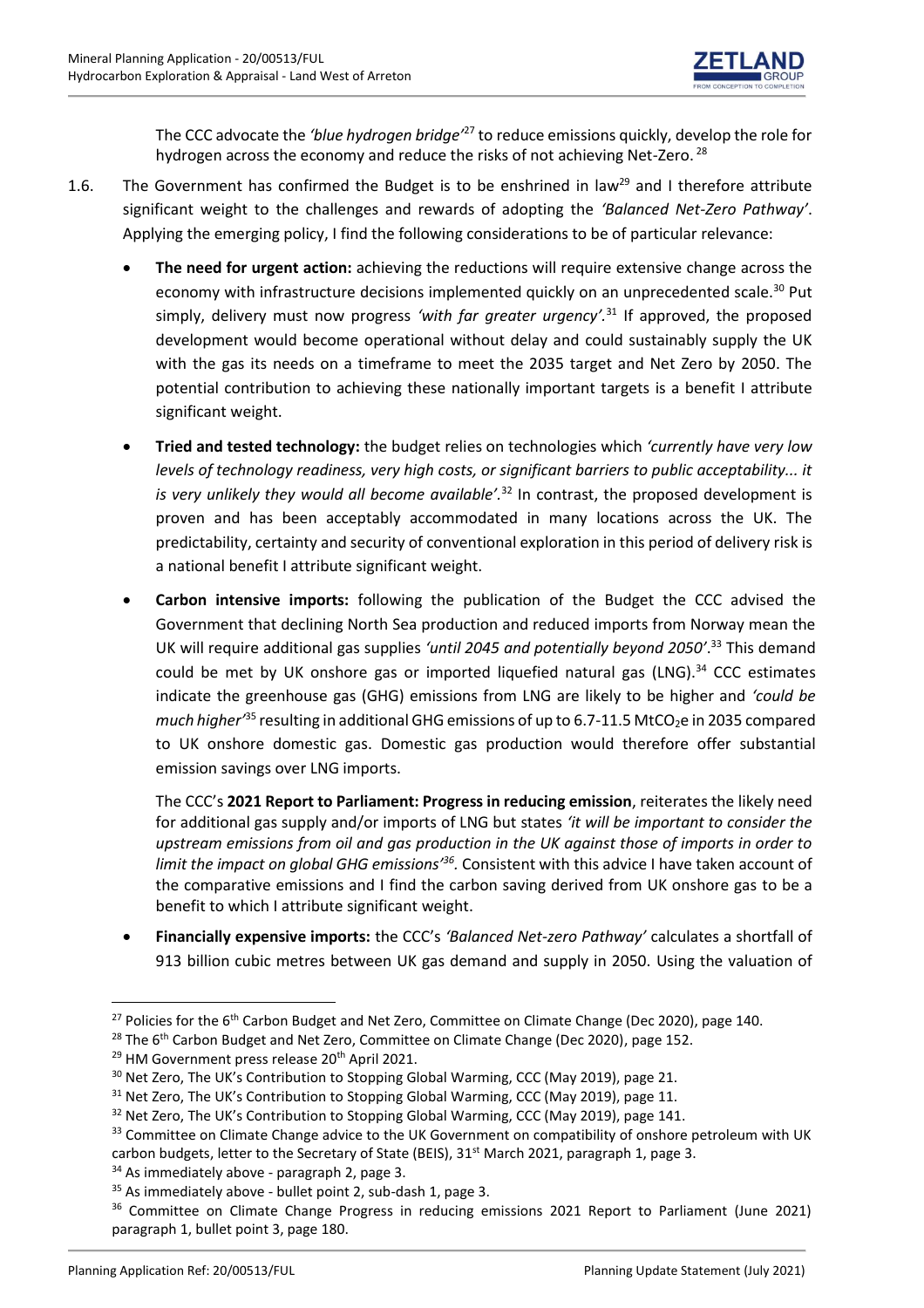

2p/kWh, the cost of having to meet the shortfall through gas imports would be approximately £201 billion by 2050. The costs saving derived from UK onshore gas compared to imported gas is a benefit I attribute considerable weight.

• **Hydrogen production:** the potential contribution the proposed development could make in supplying the UK with the gas it will need the produce hydrogen at scale is a national benefit to which I attribute significant weight.

# **National Planning Policy Framework (NPPF)**

- 1.7. **The Industrial Strategy: Building a Britain Fit for the Future (November 2017)**, states that as we move towards clean growth it is clear *'oil and gas remains one of the most productive sectors of the UK economy, supporting 200,000 jobs directly and in the supply chain <sup>37</sup>and generating £24bn*<sup>38</sup> *in annual exports'.<sup>39</sup>* **The Energy White Paper (2020)**, finds the UK's oil and gas sector to be a *'a major contributor to our economy'.*<sup>40</sup> I attribute *'great weight'<sup>41</sup>* to the sector-specific benefits and *'significant weight'<sup>42</sup>* to the wider economic growth and productivity benefits derived from the *'critical role'* oil and gas plays in maintaining the UK's energy security.<sup>43</sup>
- 1.8. The expenditure required to install a single borehole at Arreton is likely to be £7 million and it could be significantly higher if a sidetrack well is to be drilled. These estimates have been informed by the expenditure incurred during a similar 3-year period of exploration at the Horse Hill Well Site in Surrey. Whilst the specialist rig and its labour force are likely to come from outside of the region the construction expenditure on materials, equipment and labour is likely to be sustainably sourced from suppliers on the Island.
- 1.9. During exploration, well site maintenance services will be sourced locally along with waste management, security services, accommodation and catering. Throughout the project local hauliers will be used and with restoration and enhancement plans predicated upon the use of native species, this expenditure is likely to be retained locally.
- 1.10. The proposed development would create 30.No full-time jobs during its temporary duration, sustain the permanent jobs at the Applicant's Headquarters based in Surrey and pay Island business rates similar to all other rural business operations. As a legacy of the project the income derived from farm diversification will secure the long-term viability of the underlying agricultural business, keeping it active within the rural economy and maintaining a long tradition of sustainable countryside management. When taken as a whole, the expenditure introduced will benefit the local economy in compliance with NPPF(83(a)(b)).
- 1.11. Having applied the policies of the NPPF, I find the proposed development achieves a high degree of consistency engaging its *'presumption in favour of sustainable development'*<sup>44</sup> with full force.

<sup>37</sup> Oil and Gas UK (2017) Oil & Gas UK Economic Report 2017

<sup>38</sup> Office of National Statistics Bulletin, UK Trade: Dec 2015, Table 8, Value of Trade in Goods by Commodity.

<sup>&</sup>lt;sup>39</sup> HM Government, Industrial Strategy Building a Britain fit for the future November 2017, page 149.

<sup>40</sup> Energy White Paper, Powering our net zero future, December 2020: HM Government (BEIS), page 134.

<sup>41</sup> National Planning Policy Framework (February 2019) - paragraph 205.

<sup>42</sup> National Planning Policy Framework (February 2019) - paragraph 80.

<sup>&</sup>lt;sup>43</sup> Energy White Paper, Powering our net zero future, December 2020: HM Government (BEIS), page 134.

<sup>44</sup> National Planning Policy Framework (February 2019) - paragraph 10, page 5, the use of **bold** text comes from the source document.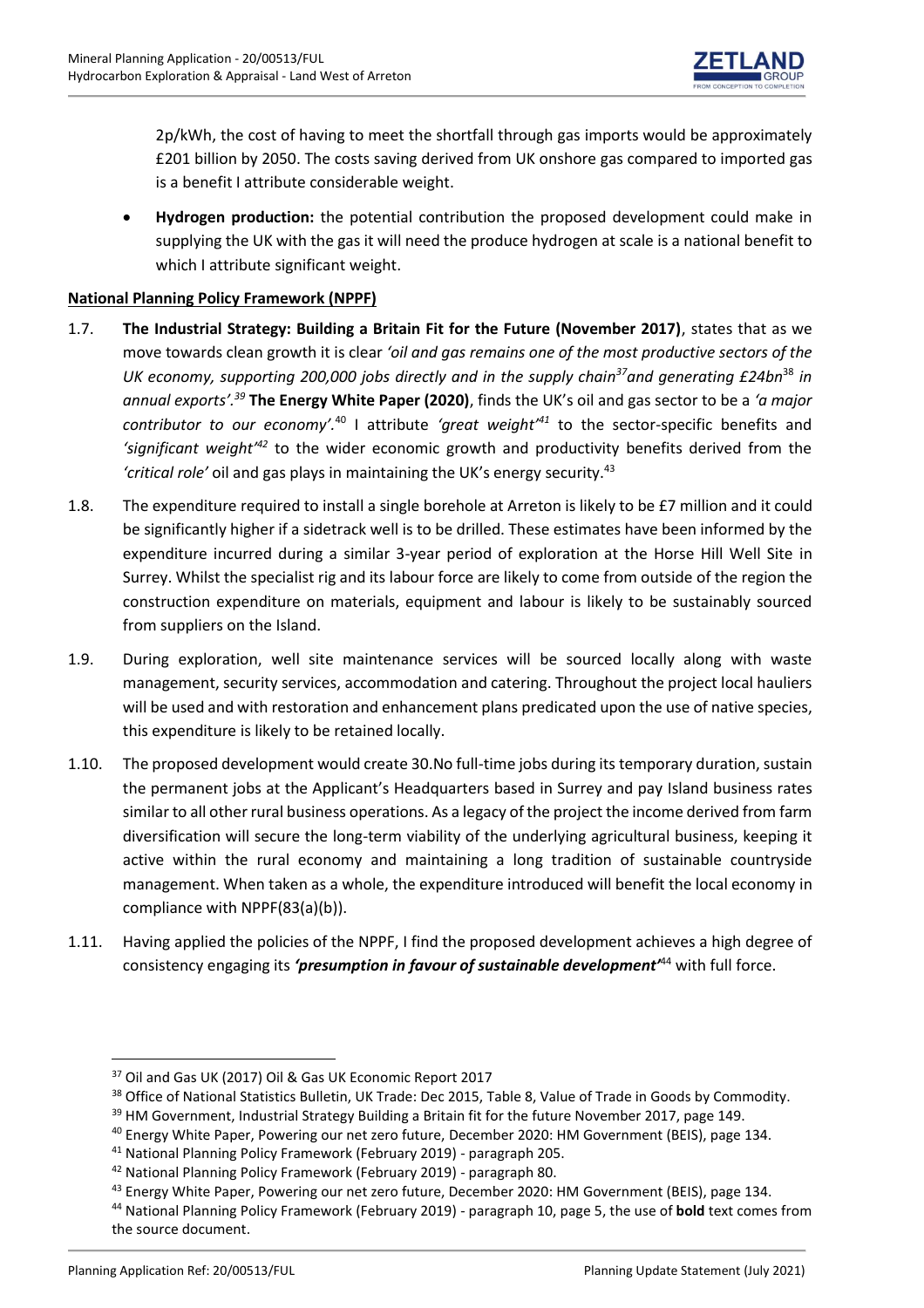

### **TOWN AND COUNTRY PLANNING ACT 1990: UPDATE STATEMENT**

**Applicant:** UK Oil & Gas PLC.

**Proposal:** Temporary consent for hydrocarbon exploration and appraisal.

**Location:** Land to the west of Arreton in-off the Newport to Sandown Highway (A3056), Isle of Wight.

### **APPENDIX 2: THE INFLUENCE OF THE CONSIDERATIONS**

2.1. The CCC state the benefits of achieving Net Zero will be *'significant'* and they include:

- **Improved quality of life:** benefits to human health (and the NHS) from amongst other things an *'increased resilience to climate change'*.
- **Lower risks from climate change:** namely the avoidance of flooding (a direct benefit) and a reduced exposure to food price volatility and geo-political conflict (an indirect benefit).
- **Industrial opportunities:** a potential boost for UK from being an *'early mover'* in key sectors (e.g. emerging low-carbon technologies) with potential benefits for exports, productivity and employment stating *'the shift in resources from imported fossil fuels to UK investment could stimulate further economic activity'*.
- 2.2. I find the proposed development to be precisely the kind of response envisaged by the CCC if the UK is to shift away from imports. Domestic supply represents the most efficient use of resources by virtue of proximity to the end user. It avoids the shipping emissions and the higher emissions intensity of LNG, it mitigates the risk of the UK inadvertently off-shoring emissions to other parts of the world<sup>45</sup> and it allows UK regulators the ability to control the exploration process in the best interests of climate change mitigation.
- 2.3. The CCC state that reducing UK reliance on imports would enhance our *'energy sovereignty'.*<sup>46</sup> I find that domestic supply will deliver the same *'hedge against price volatility'* and avoid the same *'damaging economic impacts'.*<sup>47</sup> I attribute significant weight to the national benefits derived from domestic supply.
- 2.4. The UK's domestic oil and gas sector has a *'key role'*<sup>48</sup> to play in de-carbonising the UK electricity system if we are to achieve Net-Zero in 2050. During this transition, it will play a *'critical role'*<sup>49</sup> in maintaining energy security, reliability and affordability as the bedrock of our modern and productive economy. These are matters of global and national importance.

<sup>45</sup> Net Zero, The UK's Contribution to Stopping Global Warming, CCC (May 2019), page 105.

<sup>&</sup>lt;sup>46</sup> Net Zero, The UK's Contribution to Stopping Global Warming, CCC (May 2019), page 251/2.

<sup>&</sup>lt;sup>47</sup> Net Zero, The UK's Contribution to Stopping Global Warming, CCC (May 2019), page 251/2.

<sup>&</sup>lt;sup>48</sup> Energy White Paper, Powering our net zero future, December 2020: HM Government (BEIS), page 47.

<sup>&</sup>lt;sup>49</sup> Energy White Paper, Powering our net zero future, December 2020: HM Government (BEIS), page 134.